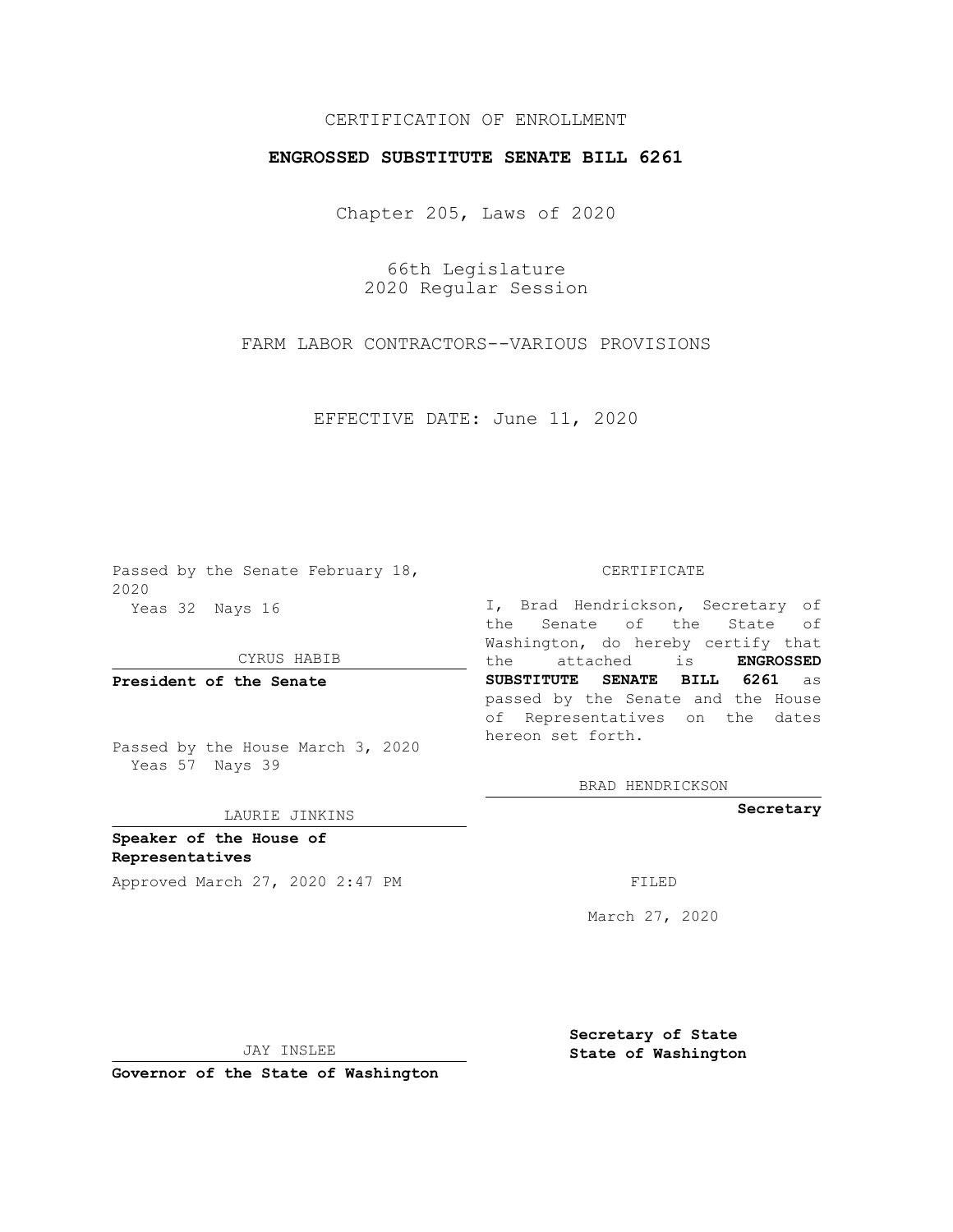### **ENGROSSED SUBSTITUTE SENATE BILL 6261**

Passed Legislature - 2020 Regular Session

**State of Washington 66th Legislature 2020 Regular Session**

**By** Senate Labor & Commerce (originally sponsored by Senators McCoy, Saldaña, Conway, Kuderer, Hasegawa, Wilson, C., Das, Nguyen, and Keiser)

READ FIRST TIME 02/04/20.

 AN ACT Relating to strengthening the farm labor contractor system by removing an exemption for nonprofits, prohibiting retaliation and the use of farm labor contractors in certain circumstances, and establishing liability for related violations; and reenacting and 5 amending RCW 19.30.010.

6 BE IT ENACTED BY THE LEGISLATURE OF THE STATE OF WASHINGTON:

7 **Sec. 1.** RCW 19.30.010 and 2017 c 253 s 1 are each reenacted and 8 amended to read as follows:

9 The definitions in this section apply throughout this chapter 10 unless the context clearly requires otherwise.

11 (1) "Agricultural employee" means any person who renders, or has 12 rendered, personal services to, or under the direction of, an 13 agricultural employer in connection with the employer's agricultural 14 activity.

 (2) "Agricultural employer" means any person engaged in agricultural activity, including the growing, producing, or harvesting of farm or nursery products, or engaged in the forestation or reforestation of lands, which includes but is not limited to the planting, transplanting, tubing, precommercial thinning, and thinning of trees and seedlings, the clearing, piling, and disposal of brush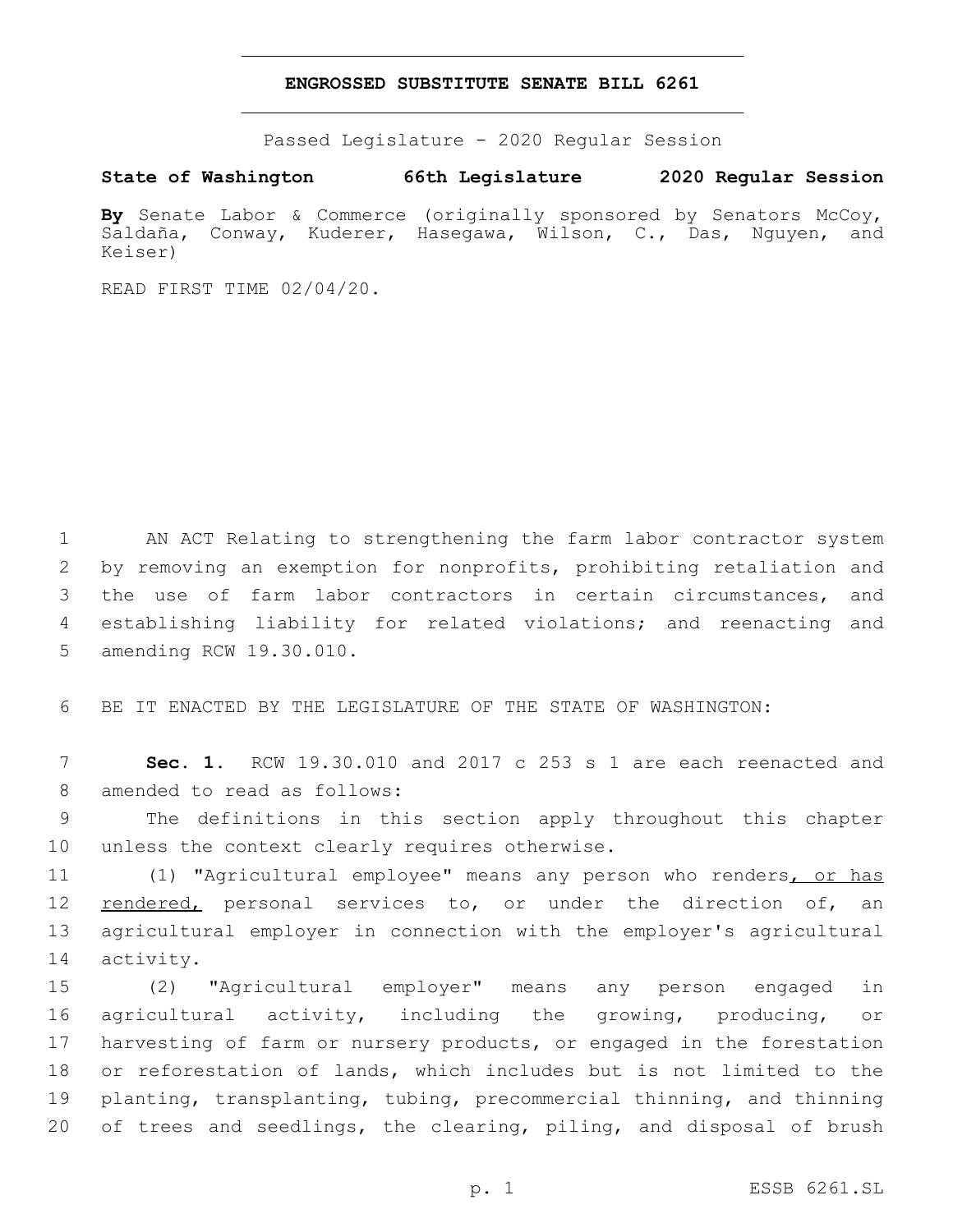and slash, the harvest of Christmas trees, and other related 2 activities.

 (3) "Director" as used in this chapter means the director of the department of labor and industries of the state of Washington.

 (4) "Farm labor contracting activity" means recruiting, soliciting, employing, supplying, transporting, or hiring 7 agricultural employees.

 (5) "Farm labor contractor" means any person, or his or her agent or subcontractor, who, for a fee, performs any farm labor contracting activity. "Farm labor contractor" does not include a person performing farm labor contracting activity solely for a small forestland owner as defined in RCW 76.09.450 who receives services of no more than two agricultural employees at any given time.

14 (6) "Fee" means:

 (a) Any money or other valuable consideration paid or promised to be paid for services rendered or to be rendered by a farm labor 17 contractor.

 (b) Any valuable consideration received or to be received by a farm labor contractor for or in connection with any of the services described in subsection (4) of this section, and shall include the difference between any amount received or to be received by him, and the amount paid out by him for or in connection with the rendering of 23 such services.

 (7) "Person" includes any individual, firm, partnership, association, corporation, or unit or agency of state or local 26 qovernment.

 (8) This chapter shall not apply to employees of the employment security department acting in their official capacity or their agents, nor to any common carrier or full time regular employees thereof while transporting agricultural employees, nor to any person who performs any of the services enumerated in subsection (4) of this section only within the scope of his or her regular employment for one agricultural employer on whose behalf he or she is so acting, unless he or she is receiving a commission or fee, which commission 35 or fee is determined by the number of workers recruited( $\sqrt{r}$  or to a nonprofit corporation or organization which performs the same functions for its members. Such nonprofit corporation or organization shall be one in which: